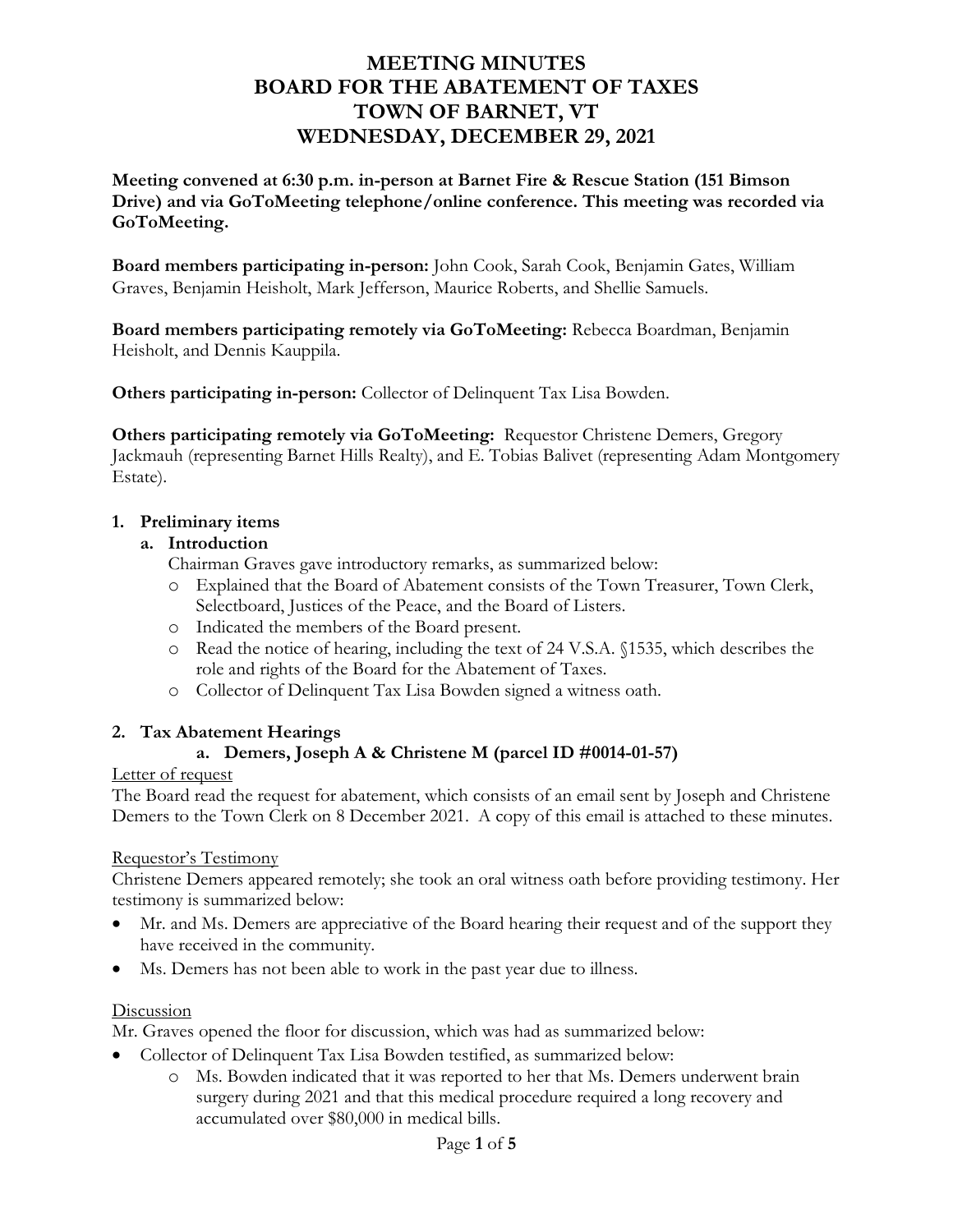- o Ms. Bowden indicated that the parcel has accrued 2021 delinquencies in the amounts of \$4,002.85 principal, \$120.09 interest, and \$320.23 penalty, for a total of \$4,443.17.
- Ms. Demers stated that she is requesting abatement because of the Demers' inability to pay their taxes. She indicated that this is directly related to her health condition and her surgery, which caused Mr. Demers, who is self-employed, to be unable to work, causing a shortfall in income.
- Ms. Demers stated that she does not request a specific amount abated; Ms. and Mr. Demers would be appreciative of any abatement that can be provided.
- Ms. Demers stated that her prognosis is hopeful but not known exactly at this time. She hopes that a scheduled January appointment with her neurosurgeon will reveal a more certain forecast.

## **b. Wright, Adam Montgomery Estate (parcel ID #0022-01-19)**

## Letter of request

The Board reviewed the request for abatement, which consists of a letter dated 6 November 2021, sent by Barr Lewis, mother of the deceased Adam Montgomery Wright, and received by the Town Clerk 16 November 2021. A copy of the letter is attached to these minutes.

## Requestor's Testimony

Ms. Lewis did not appear at the hearing. Ms. Lewis's attorney, E. Tobias Balivet, appeared remotely; he took an oral witness oath before providing testimony. His testimony is summarized below:

- Mr. Balivet indicated that it is his understanding that, during his lifetime, Mr. Wright was diagnosed schizophrenic. This condition is complex and manifests itself in various ways. Mr. Wright's choices seem to have been not always realistic. He had a vehicle, which he crashed, then did not pay the towing costs; the vehicle was therefore sold for parts. He also had a pick-up truck, which is still at his property, but has had significant damage and has had its catalytic converter stolen. A contractor doing work on the house has reported that it is unfit for habitation. The water and electricity to the house has been shut off. The estate will attempt to sell the house; it appears that the parcel will be the only asset in the estate and will be netted against the outstanding obligations.
- Mr. Wright's mother, Barr Lewis, is the sole heir and there is no will. Ms. Barr sole aim is to satisfy obligations and close the estate.
- One hardship issue is that the estate was not up and running in time for timely payment of property taxes, so the interest and penalty accrued.

# **Discussion**

Mr. Graves opened the floor for discussion, which was had as summarized below:

- Mr. Graves and Mr. Gates indicated that they had heard that the property is currently under contract to be sold.
	- o Mr. Balivet indicated that the estate does not have a license to sell at this time; he therefore does not believe a contract to be in place and has not received information to that effect. He indicated that he believes the broker has received contact from an interested buyer.
	- o Further discussion was had regarding the rumored sale of the property, the uncertainty of this information and the unknown projected purchase price.
- Mr. Roberts asked if Ms. Lewis is personally responsible for the unpaid taxes.
	- o Mr. Balivet indicated that Ms. Lewis does not have any legal personal responsibility; her only responsibility is as appointed administer of the estate, and this responsibility would be limited to the assets of the estate.
	- o Mr. Balivet indicated that if, after the sale of the property, there are more obligations than assets, the estate would ask the court for an order that would assign priority debts and stipulate how the assets are to be distributed.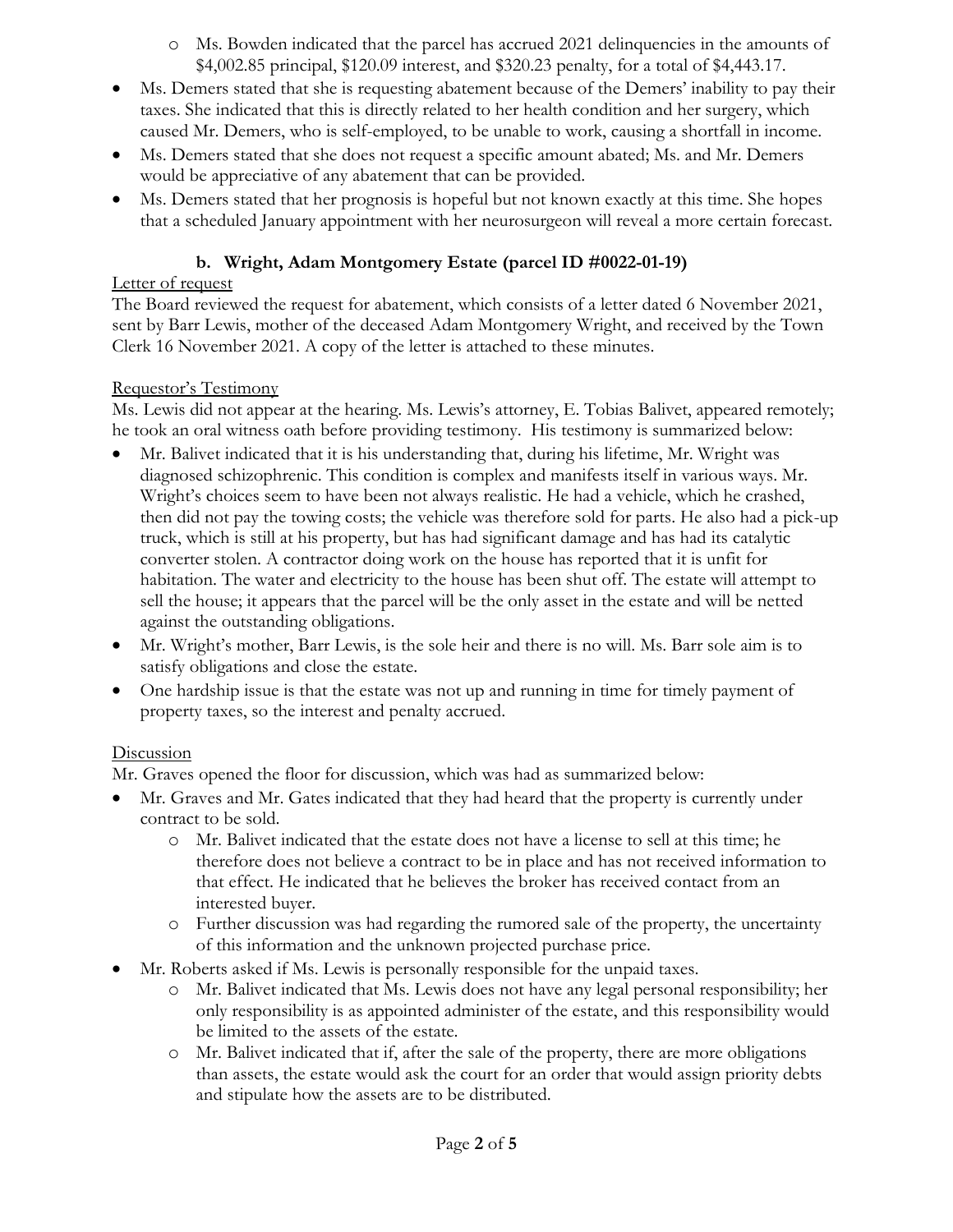- Mr. Heisholt asked if Mr. Balivet had an estimate of the net difference between the projected sales price of the property and the total of known debts.
	- o Mr. Balivet indicated that the sales price of the property is unknown; in terms of obligations, there are five of six different known delinquent claims, but the notice to creditors is published for a four-month period, so the total of debts is unknown at this time.
- Mr. Heisholt indicated that the 2021 grand list value of the parcel is \$80,100.
- The Board reviewed a Status Report of delinquent tax, interest, and penalty on the subject parcel for tax year 2021.

## **c. Barnet Hills Realty (parcel ID #0009-02-33)**

## Letter of request

The Board read the request for abatement, which consists of an email dated October 18, 2021. A copy of this email is attached to these minutes.

## Requestor's Testimony

Gregory Jackmauh represented the requestor and appeared remotely; he took an oral witness oath before providing testimony. His testimony is summarized below:

- Mr. Jackmauh noted, and the Board acknowledged, his December 6, 2021 delivery to the Board Clerk of nine (9) exhibits and his December 20, 2021 delivery to the Board Clerk of a "brief outline of points bearing on abatement request for 2020 real estate tax bill. The titles of the nine exhibits (*additional description added in italics*) submitted December 6, 2021 are listed below:
	- o 1. Barnet "Official Notice" (3 pages) *2020 change of appraisal notice*
	- o 2. Three previous tax bills 2019/2020/2021 (3 pages)
	- o 3. "Notice to Taxpayer…" (1 page) *2020 notice to taxpayer of use value allocation*
	- o 4. Previous "Notice to Taxpayer…" 2019/2017/2016 (three pages) *2019, 2017, 2016 notice to taxpayer of use value allocation*
	- o 5. 2020 Tax Bill (1 page)
	- o 6. Grievance Appeal & Result Grievance Appeal (2 pages) *2021*
	- o 7. Board of Civil Authority "Official Notice" (2 pages) *2021*
	- o 8. Chronological Summary of House Site Values (1 page)
	- o 9. Owners Abatement Proposal (1 page)
- Mr. Jackmauh reviewed each of the nine exhibits referenced above, in light of his complaint that Barnet Hills Realty was deprived of its right to grieve values in 2020.
- Mr. Jackmauh reviewed the history of the past several years of assessed value and current use value for the parcel, including his of appeals of values, via Listers grievance process and Board of Civil Authority tax appeal. The content of this oral testimony is summarized in Mr. Jackmauh's written "brief outline of points bearing on abatement request for 2020 real estate tax bill" submitted December 6, 2021; Mr. Jackmauh's written "brief outline…" is quoted below:

"Through communications with the Town Clerk and then further communications by both of us with Ms. Barbara Schlesinger, Property Valuation and Review Division, Vermont Department of Taxes, we came to the agreement that an Abatement Hearing was the best avenue to try to resolve Barnet Hills Realty's issues regarding their 2020 real estate tax assessment.

Simply put, the Abatement process is available to address errors that have come to light that had not been addressed by other previously available procedures.

We believe errors were made by the Town of Barnet in their roll-out of their reappraisal and subsequent tax assessment of 61 Braeburn Lane, owned by Barnet Hills Realty, LLC (BHR).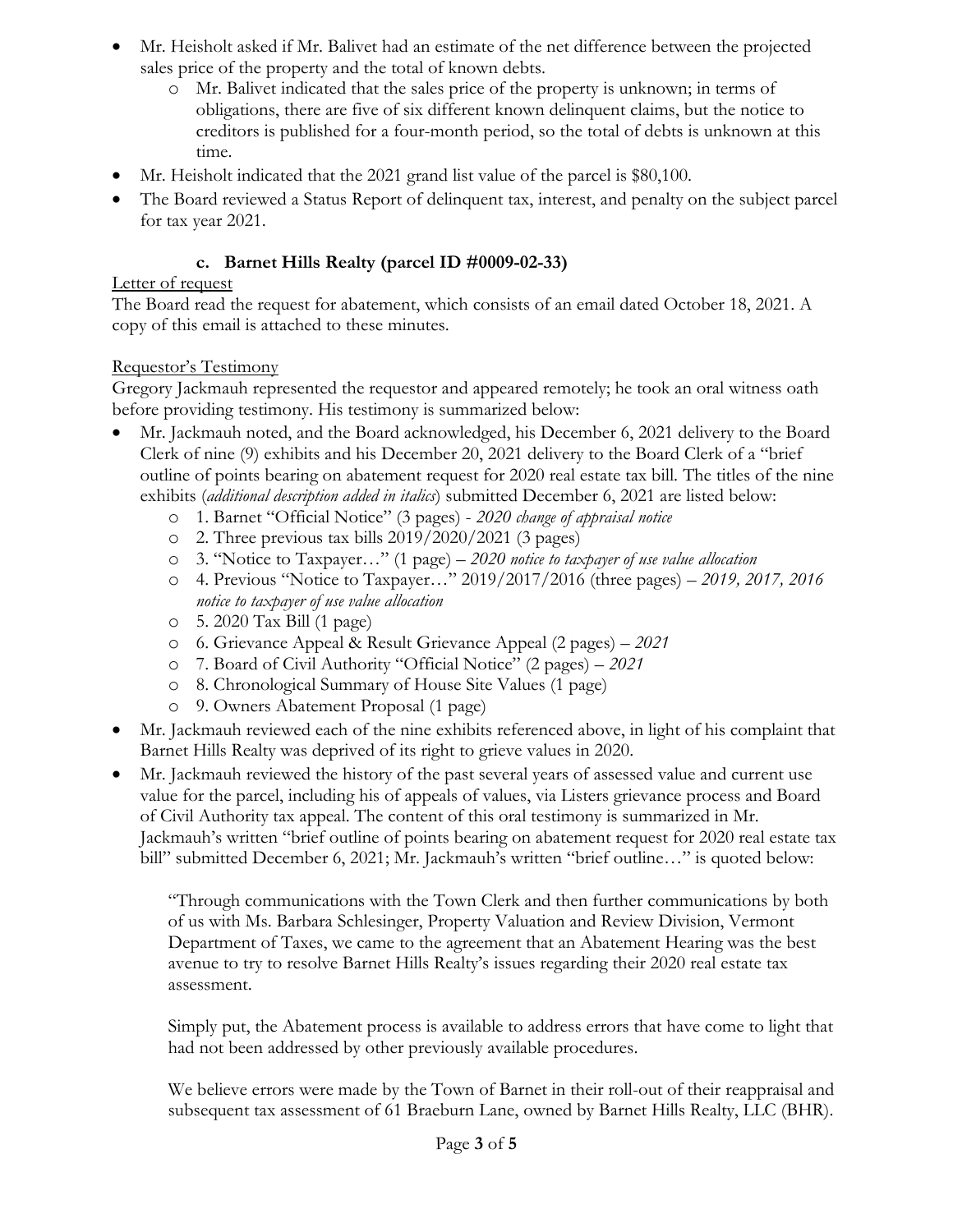Those errors resulted in BHR paying a tax bill in October 2020 on a "total taxable value" that BHR had never seen before September 2020 when the tax bill was issued.

The consequence of this was that BHR did not have the opportunity to "grieve" the new values that were the result of the town-wide reappraisal.

BHR was ultimately able to officially "grieve" the reappraisal values for 61 Braeburn Lane but BHR was only allowed to "grieve" the values as they pertained to its 2021 tax bill. This official "grieving" ended with a decision from the Board of Civil Authority (BCA). The BCA found merit in some of BHR's grievance. So, it is fair to assume that if BHR had been able to know the new "reappraisal" values for 2020 in a timely way then its "grievance" of those values would have been similarly successful. (And its 2021 "grievance" would have been unnecessary.)

Exhibits #1-9 walk through the real estate values that were being communicated by the Town of Barnet and the manner in which they were communicated during 2020 and 2021.

Again, simply put, the terms "Housesite Value" and "Homestead Value" are terms used in the town-wide tax reappraisal report (Exhibit #1) but are NOT terms utilized on the BHR tax bills in any years prior (Exhibit #2) or for their 2020 tax bill (Exhibit #5). Ultimately three different "Housesite Values" were specified by the town on more than three different dates (Exhibit #8).

It is the duty of the Town of Barnet to present "new" values used to create real estate tax bills clearly and consistently and also to provide clear and reasonable opportunity for the property owner to "grieve" those new values. BHR believes that errors were made by the Town of Barnet such that BHR was deprived of its right to "grieve" the 2020 values used in the 2020 tax bill.

BHR would like the Town of Barnet to correct this situation by using the 2019 "total taxable value" to recalculate BHR's 2020 tax bill (Exhibit #9)."

### Discussion

Mr. Graves opened the floor for discussion, which was had as summarized below:

- Mr. Graves asked what amount of abatement Mr. Jackmauh is seeking.
	- o Mr. Jackmauh indicated that he requests that the Board abate any 2020 tax accruing to value of the property in excess of the 2019 "total taxable value," listed in exhibit #9 as \$200,300.
- Lister Sarah Cook stated that she believed Mr. Jackmauh was given bad advice in the suggestion that abatement is the proper venue for his complaint. Rather, Mr. Jackmauh should have lodged a grievance in 2020, when seven certified appraisers available to explain and defend the 2020 reappraised values.
- Discussion was had regarding a second, undeveloped lot that was created when the parcel was enrolled in the Vermont Land Trust.
	- o Mr. Jackmauh indicated that there was a three-acre exclusion for a buildable lot that was created when the property entered the Vermont Land Trust, but that lot is undeveloped forest land and is enrolled in Current Use.

### **3. Deliberation and decisions**